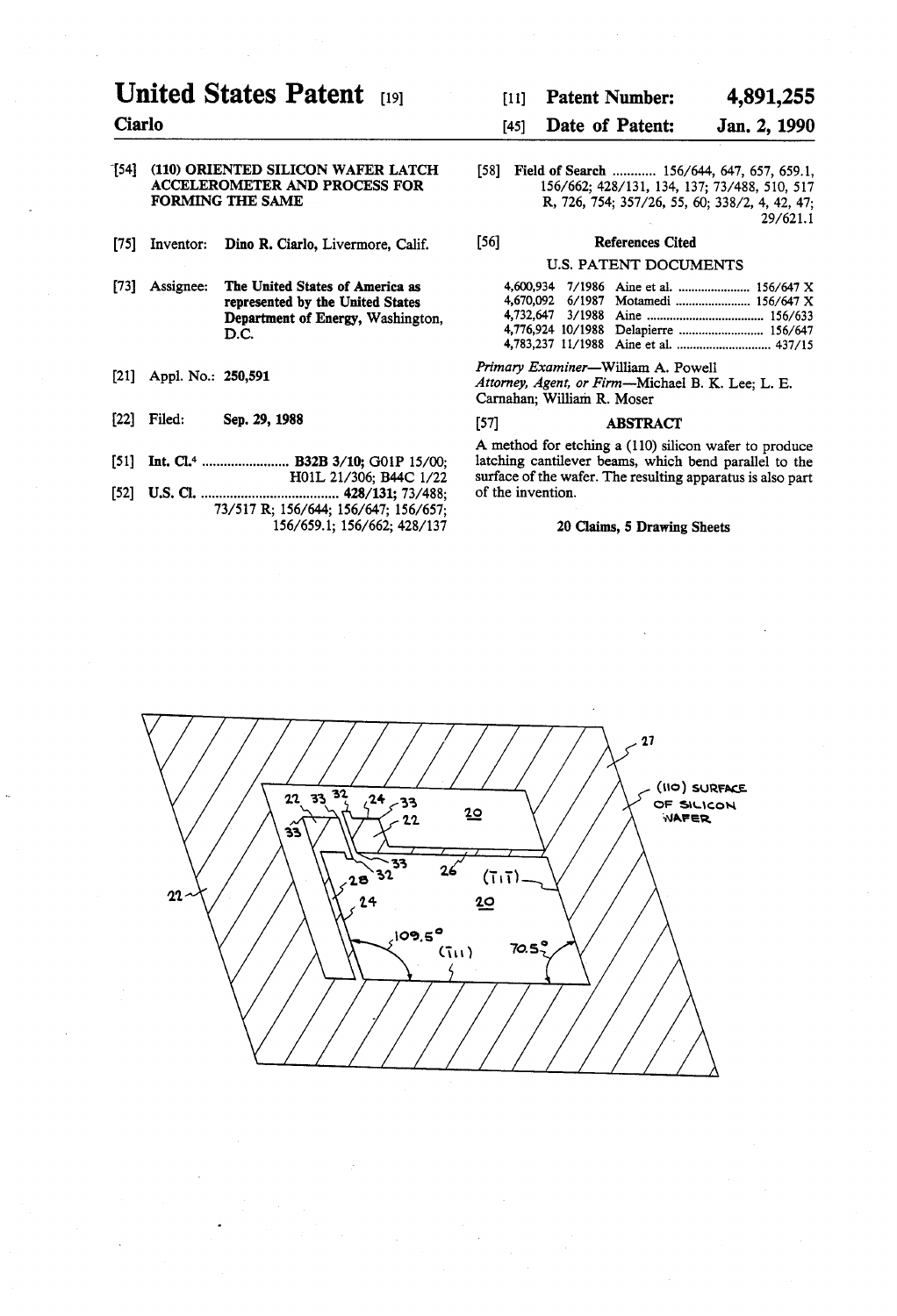$\overline{O}$ 

 $|4$ 

 $\overline{\mathbf{x}}$ 

 $(110)$ 



**FIG.1B** 



'Y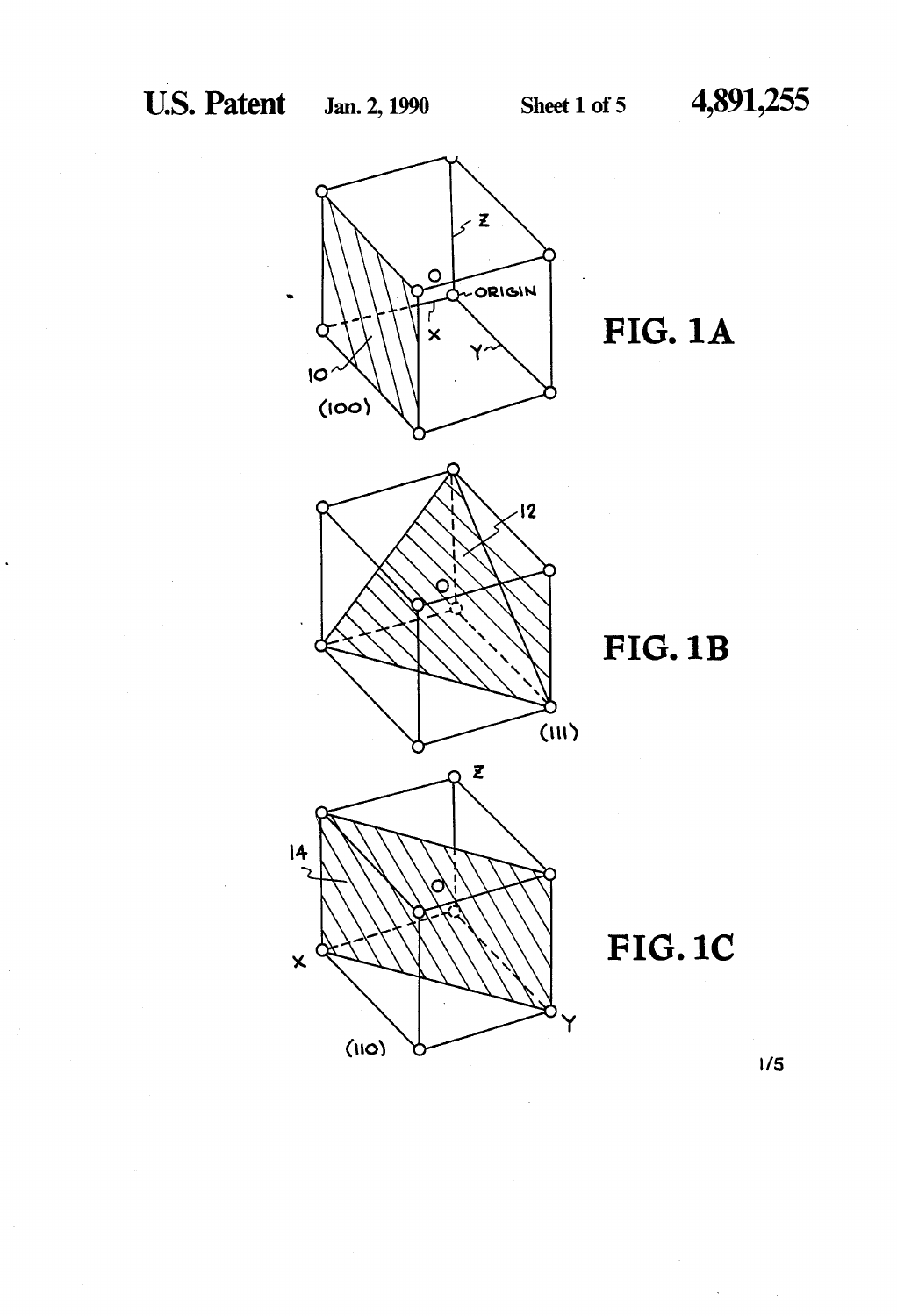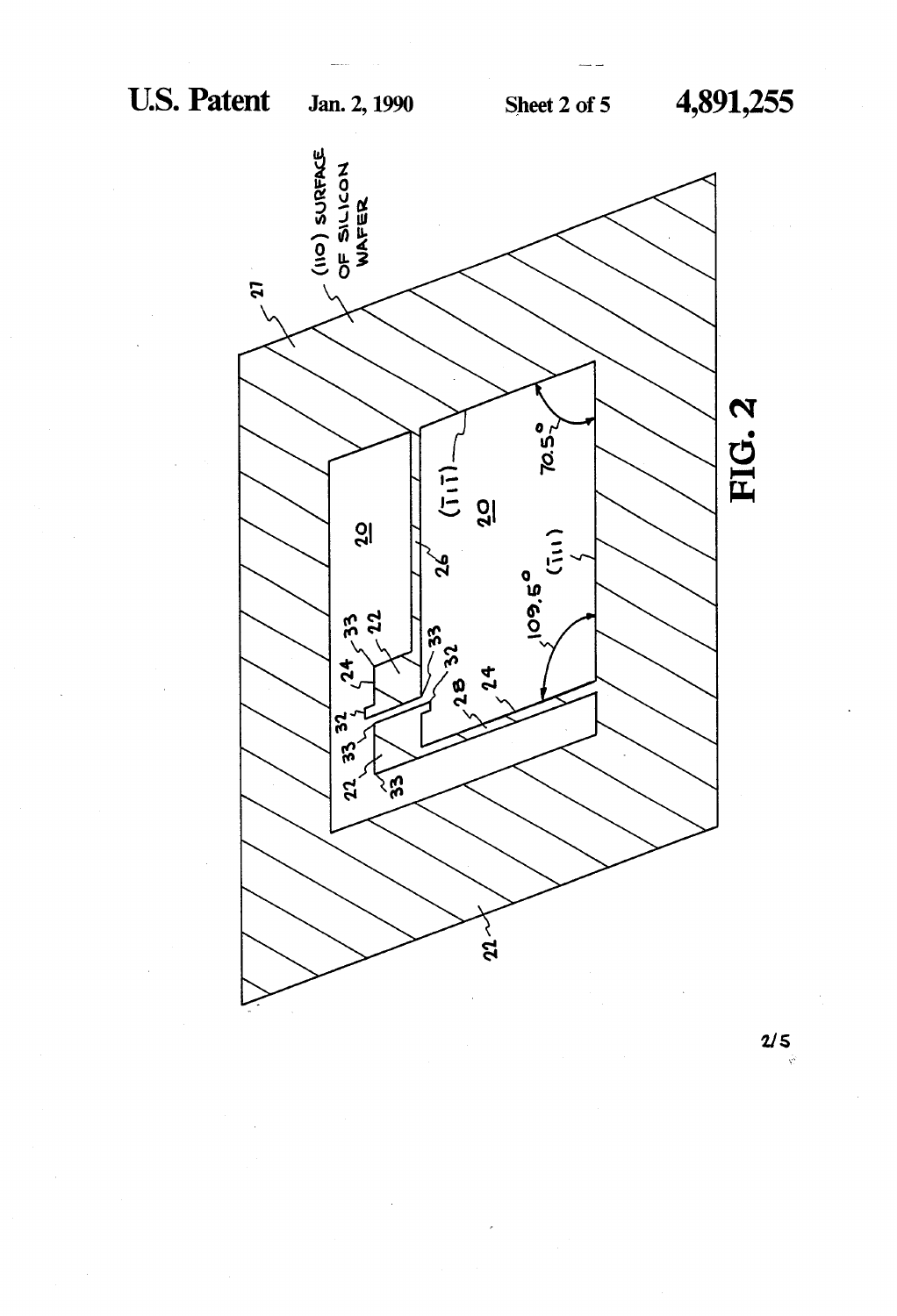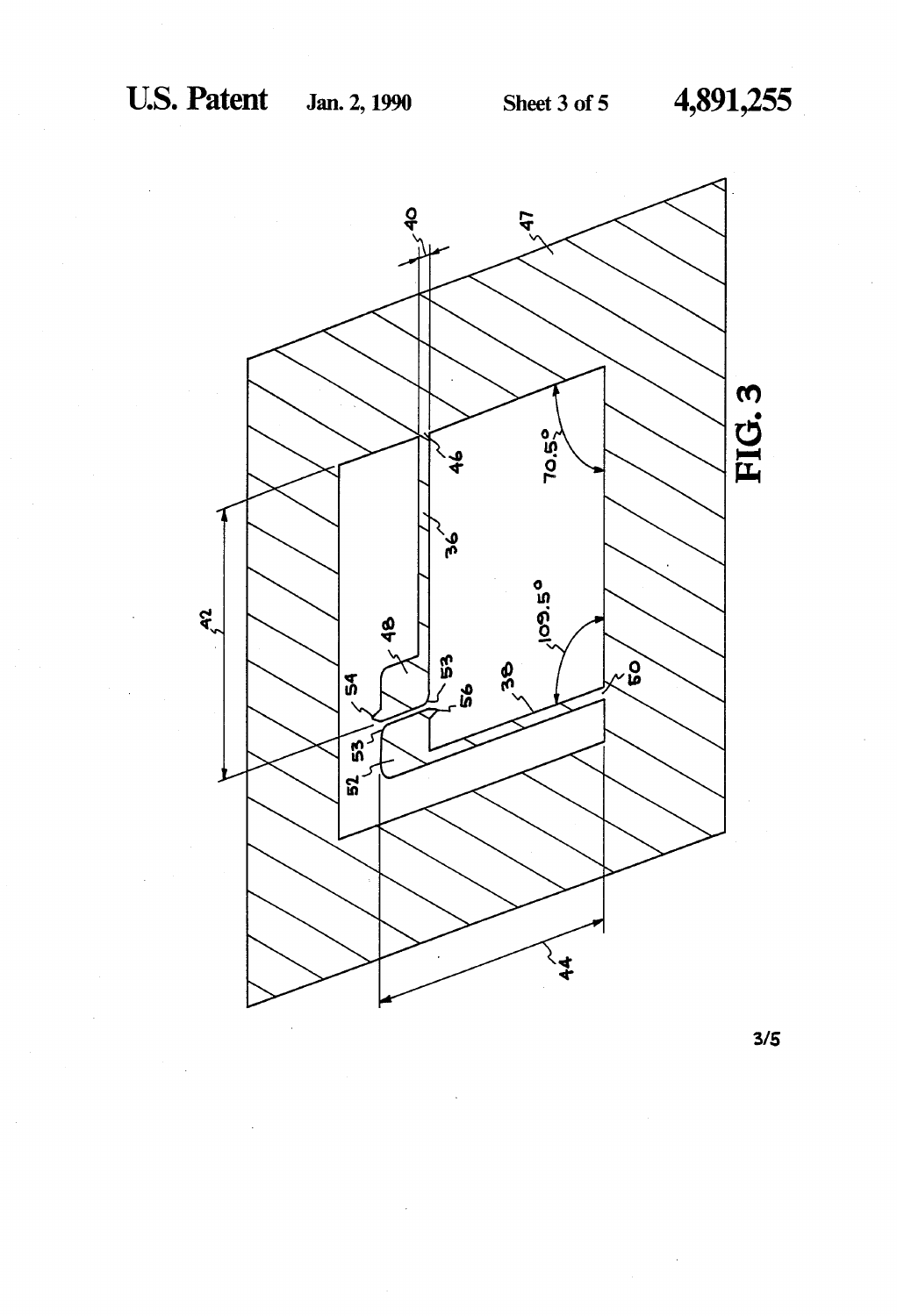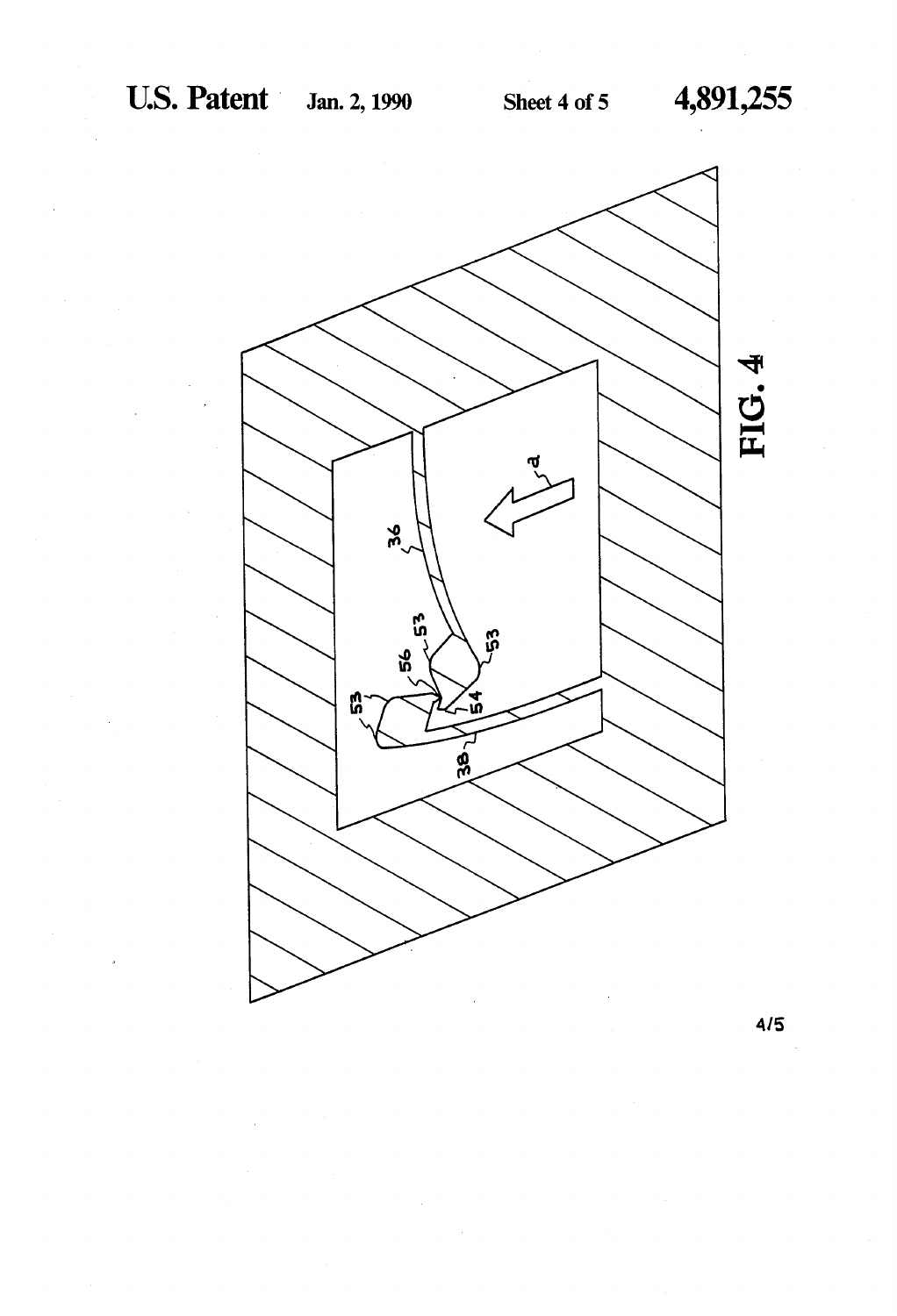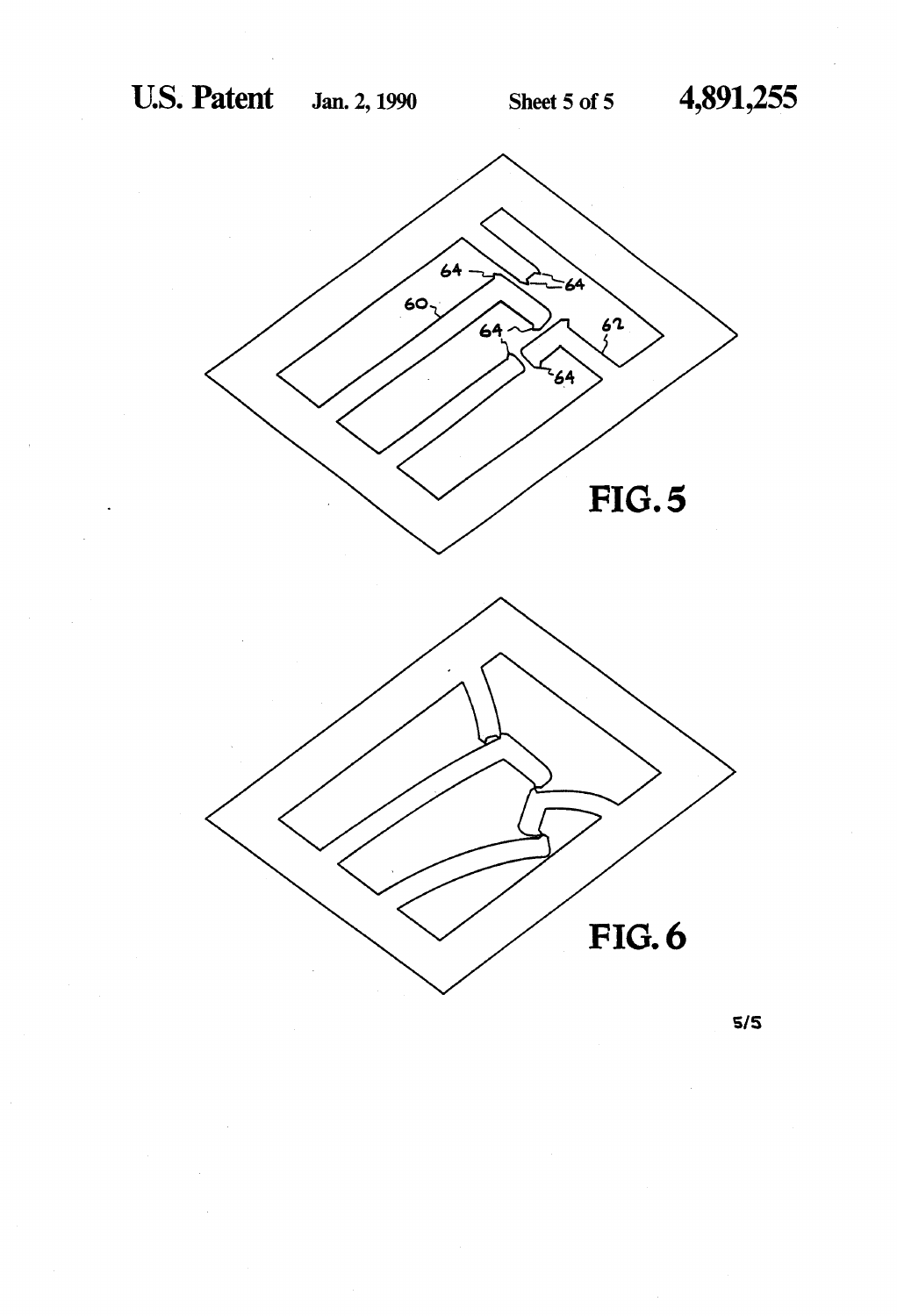$\blacktriangleleft$ 

## (110) ORIENTED SILICON WAFER LATCH ACCELEROMETER AND PROCESS FOR FORMING THE SAME

1

#### BACKGROUND OF THE INVENTION

The U.S. Government has rights in this invention pursuant to Contract No. W-7405-ENG-48 between the U.S. Department of Energy and the University of Calif, for the operation of Lawrence Livermore Na tional Laboratory. 10

It is known that silicon etchants have different etch rates that are dependent upon the orientation of the etching direction. In the prior art most etching of silicon is done on (100) (using Miller indices notation) oriented silicon wafers. A description of Miller indices notation can be found in "Introduction to Solid State Physics," by Charles Kittel, 3rd Ed., John Wiley and Sons, 1967, pp 21, 22 incorporated by reference. U.S. Pat. No.  $_{20}$ <br>4.071.828 is an amount of an accelerative which is 20 4,071,838 is an example of an accelerometer which is etched from a (100) silicon wafer. Because of the orien tation of the (111) plane with respect to the (100) plane, grooves in (100) silicon wafer tend to etch in a V-shape, causing the etched cantilevers to have a trapezoidal  $_{25}$ cross-section and, causing them to bend perpendicularly to the wafer plane. This type of bending would not be helpful in producing the inventive latch accelerometer. Some methods in the prior art require an etch stop. An example of such a method is disclosed in U.S. Pat. No.  $_{30}$ 4,600,934 issued on July 15, 1986, which requires under cutting an etch stop.

U.S. Pat. No. 4,284,862 discloses a latch accelerometer. A latch accelerometer is a switch which closes if accelerated by a certain acceleration in a certain direc- 35 tion, and remains closed after the acceleration ceases. The patented apparatus requires a few mechanical parts, and is relatively expensive to build. Also it would be difficult to build a large number of such devices that are uniform.

#### SUMMARY OF THE INVENTION

An object of the invention is to provide an inexpen sive latch accelerometer.

Another object of the invention is to provide a large 45 number of uniform latch accelerometers.

Another object of the invention is to provide a silicon wafer latching accelerometer.

Another object of the invention is to provide a method for etching cantilevers in a silicon wafer, which 50 does not require an etch stop.

Another object of the invention is to provide a method for etching cantilevers in a silicon wafer, wherein the cantilevers are parallel to and bend parallel to the surface of the wafer and wherein the cantilevers 55 are not all parallel to each other.

Additional objects, advantages and novel features of the invention will be set forth in part in the description which follows, and in part will become apparent to those skilled in the art upon examination of the follow- 60 ing or may be learned by practice of the invention. The objects and advantages of the invention may be realized and attained by means of the instrumentalities and com binations particularly pointed out in the appended claims. 65

The invention provides a (110) silicon wafer, etched to provide at least two cantilever beams which are not parallel to each other, yet are parallel to the surface of

the wafer and are able to bend in a direction parallel to the surface of the wafer.

## BRIEF DESCRIPTION OF THE DRAWINGS

The accompanying drawings, which are incorpo rated and form a part of the specification, illustrate embodiments of the invention and, together with the description, serve to explain the principles of the inven tion.

FIGS. 1A, 1B, and 1C are illustrations of a silicon crystal.

FIG. 2 is a drawing of a mask used in the preferred embodiment of the invention.

FIG. 3 is a drawing of the preferred embodiment of 15 the invention.

FIG. 4 is a drawing of the preferred embodiment of the invention when latched.

FIG. 5 is a drawing of another embodiment of the invention.

FIG. 6 is a drawing of the embodiment shown in FIG. 5 when latched.

## DESCRIPTIONS OF THE PREFERRED EMBODIMENTS

FIGS. 1A, 1B, and 1C are illustrations of unit cells in a silicon crystal, with axes X, Y and Z and an origin as shown. A unit cell in a silicon crystal has a silicon atom at each corner of a cube and a silicon atom at the center of the cube. This is called a body-centered cubic. FIG. 1A is an illustration of a unit cell with the (100) plane 10 shaded. The (100) plane 10 and equivalent planes lie along a face of a unit cube, so that there would be six such planes for each unit cube. Planes that are equiva lent to the (100) plane would become the (100) plane 10 with the proper rotation or translation of the coordinate system. FIG. 1B is an illustration of a unit cell with the (111) plane 12 shaded. The (111) plane 12 and equiva lent planes intersect only three comer atoms of the unit cube and would not pass through the center oft he unit cube. There are eight such planes for each unit cube. FIG. 1C is an illustration of a unit cell with the (110) plane 14 shaded. The (110) plane 14 and equivalent planes intersect four corner atoms and the center atom of the unit cube.

The etch rate ratios of 44% KOH for the crystal planes  $(110):(100):(111)$  are about 600:300:1. Although (100) wafer silicon is mostly what is used in etching in the prior art, a (110) silicon wafer is used in the inven tion, to allow etching of pits with parallel sides instead of the V-shape pits resulting from (100) silicon wafers. Pits with parallel sides can be etched in (110) silicon wafers, because there are four planes equivalent to the (111) plane that are perpendicular to the (110) plane. If the sides of the etch pits are along these planes, the sides of the etch pits can be etched yielding walls which are perpendicular to the (110) plane. For (100) wafers, none of the planes equivalent to the (111) plane are perpen dicular to the (100) plane, so that the walls of the pits are angled yielding V-shape pits. The 600:1 etch rate ratio between the (110) plane and the (111) plane is significant in the inventive method which produces the inventive apparatus.

The first step, was to obtain a  $(110)$  silicon wafer. These wafers, which have their two flat surfaces parallel to the (110) plane, are readily available and can be purchased with the orientation of their edges in any desired position. A convenient position is to have the edges along (111) or equivalent planes which is perpen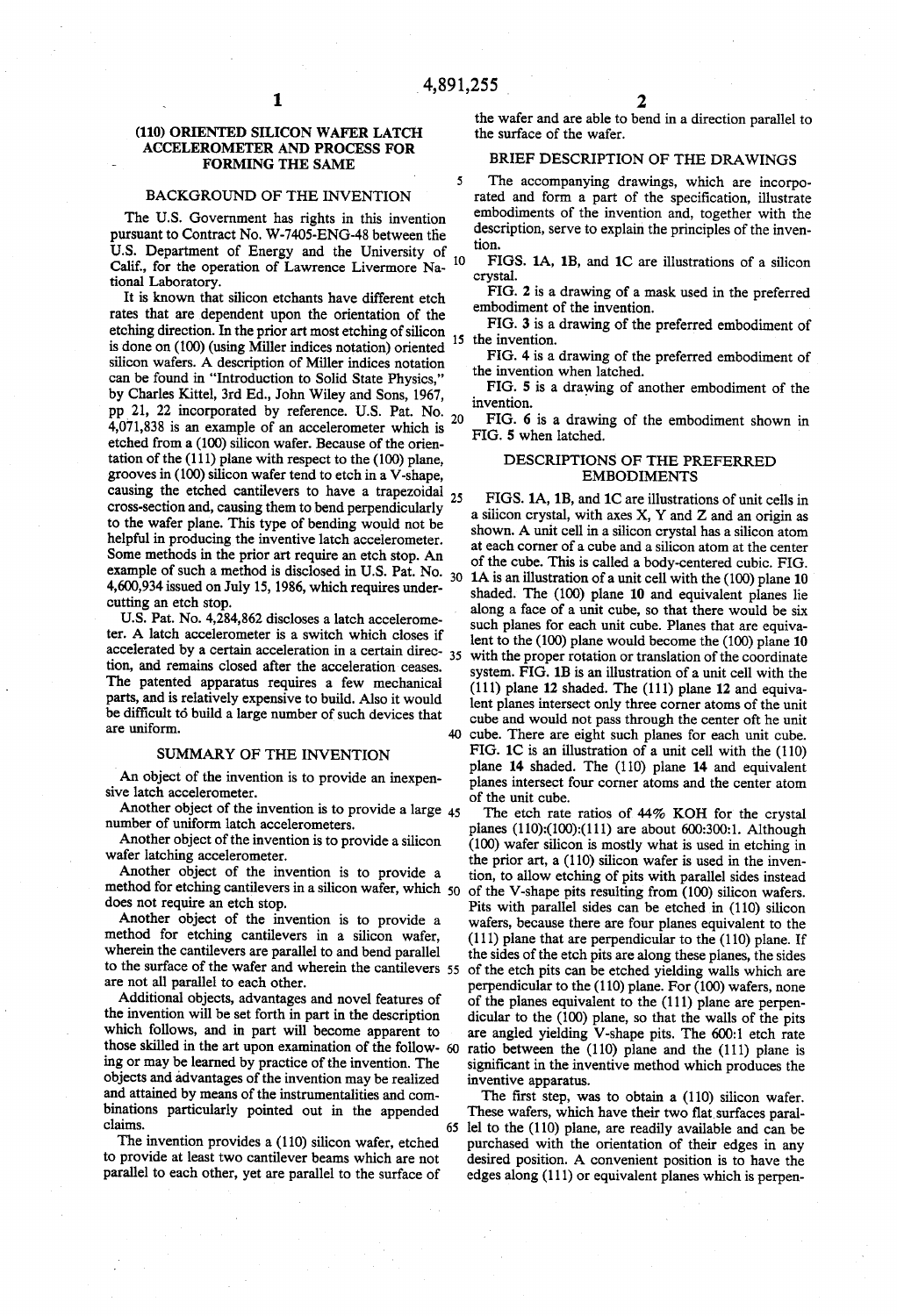dicular to the (110) surface. In addition, various ways of growing or cutting such a crystal is described in "Verti cal Etching Of Silicon At Very High Aspect Ratios," by Don L. Kendall, Annual Review of Material Sci ence, Vol. 9, 1979 pp. 373-403, which is incorporated by reference.

It was important to properly align the wafer. This was done by masking a small portion on the perimeter of the wafer with a mask having a plurality of lines at different angles from each other. The lines were etched, 10 and then studied to observe the amount of undercutting for each line. The line with the least amount of under cutting, thus yielding the thinnest etch groove, was the most closely parallel to the  $(111)$  plane or an equivalent plane. Further discussion of alignment procedures can be found in the above cited article by Don L. Kendall which has been incorporated by reference. In the pre ferred embodiment, the lines in the mask were 3 mm long and 8 microns wide, and they fanned out at an angle of 0.1 degrees. The masking and etching were 20 done near the perimeter of the wafer and then etched 100 microns into the wafer surface. If two masks were made on opposite sides of a 2 inch wafer, and by using a contact mask aligner with split field alignment optics, the crystal can be aligned to better than 0.05 degrees.

After the proper  $(111)$  alignment was found, the  $(110)$ silicon wafer was next masked. FIG. 2 is an illustration of a masked (110) silicon wafer used in the preferred inventive method to create the preferred embodiment of the invention. In the preferred method, a 400 Ang- 30 stroms thick silicon nitride mask was used. The masked areas 22 are indicated by the shading. Unshaded areas 20 indicate locations on the wafer that were not masked. The unmasked areas 20 would be the areas exposed to the etchant. The borders 24 are the lines between the masked areas 22 and the unmasked areas 20. The bor ders 24 were aligned so that they were parallel to the line of intersection between the (110) surface and the (111) or equivalent planes which are perpendicular to the (1 10) surface. This means that the mask was made so 40 that borders 24 are not perpendicular to each other. Instead the angles between border lines were 70.5° or 109.5'. In the preferred embodiment, the mask was designed to provide a first cantilever 26 and a second cantilever 28 and a frame 27. In the preferred embodi- 45 ment the cantilevers had corner compensated areas 32 to prevent the rounding of specified outer corners. In addition, some parts of the cantilevers had outer corners 33 that lacked corner compensation. In the preferred embodiment, the silicon wafer was two inches in each dimension parallel to the surface, and 150 microns thick. The wafer was masked on both sides so that it could be etched from both sides.

FIG. 3 is an illustration of a resulting silicon wafer after it was etched. As mentioned before, the silicon 55 wafer was 150 microns thick. The etching produced a first cantilever 36 and a second cantilever 38. The length of the first cantilever, which is designated by  $42$ , was on the order of 4,000 microns. The width of the first cantilever was the thickness of the silicon wafer, 60 which is 150 microns. The thickness of the first cantilever, which is designated by 40, was 20 microns. One unique aspect of the invention, is that the thickness of the first cantilever, which is designated by 40, and the are in directions that are parallel to the surface of the silicon wafer and the width of the first cantilever is in a direction that is substantially perpendicular to the sur length of the first cantilever, which is designated by 42, 65

face of the wafer. The length is defined as greater than the width, and the width is defined as greater than the thickness. This allowed the first cantilever to bend most easily in a direction parallel to the surface of the wafer.

The length of the second cantilever, which is desig nated by 44, was on the order of 2,000 microns. As with the first cantilever 36, a unique aspect of the second cantilever is that its length and thickness are in direc tions which are parallel to the surface of the wafer and it has a width which is the thickness of the wafer, which is substantially perpendicular to the surface of the wa~ fer. This allowed the second cantilever 38 to bend in a direction which is substantially parallel to the surface of the wafer. The direction of the length of the second cantilever 44 forms an angle with the direction of the length of the first cantilever 42, wherein the angle has a value of substantially  $109.5^\circ$  or 70.5°. This is to allow the edges of both cantilevers to be parallel to the (111) or equivalent planes. In the preferred embodiment, the angle between the direction of the length of the first cantilever 42 and the direction of the length of the sec ond cantilever 44 was 70.5'.

25 not substantially parallel and which bend in a direction Another unique aspect of the preferred embodiment is that it provides two cantilevers with lengths that are parallel to the wafer surface. This is required for the two cantilevers on the same wafer surface to latch to gether. The first cantilever 36 was attached to the frame 47 at one end 46 and enlarged at the other end 48, which was the free end. The second cantilever 38 was attached to the frame 47 at one end 50 and enlarged at the other end 52. The enlarged parts of the cantilevers, 48 and 52, caused the cantilevers to bend more easily when accel erated. On the part of the enlargement of the first cantilever 48 where the mask was comer compensated a peak 54 resulted. On the part of the enlargement of the second cantilever 52 where the mask was corner com pensated a peak 56 resulted. The outer comers which lacked corner compensation became rounded corners 53 when they were etched.

FIG. 4 is a view of the preferred embodiment when the cantilevers are latched. An acceleration with a strong enough component in the direction "a" as shown will cause the first cantilever 36 to bend in the direction opposite to "a" and the second cantilever 38 to move in a direction slightly opposite to "a" causing the first cantilever 36 to latch to the second cantilever 38, as shown. Peak 54 of the first cantilever 36 latches to peak 56 of the second cantilever 38. If the cantilevers formed regular corners instead of peaks, the cantilevers may or may not latch together. If those corners lacked corner compensation, then they would have probably become rounded like the rounded corners 53. Such rounded corners would not latch together, making corner com pensation necessary.

The significance of the latching aspect is that the device can be used to record whether or not a certain acceleration was applied to the mechanism without requiring battery voltage. Later a voltage powered sensor could be used to determine whether or not they are latched. One of several conventional techniques could be used to apply an electrical conductor to the cantilevers, so that when the cantilevers are latched they close an electrical circuit. In the alternative, an optical or capacitive device could sense the position of the cantilevers. One use for such a latch accelerometer is in a safety mechanism for artillery shells. Firing of a certain artillery shell could subject the shell to an accel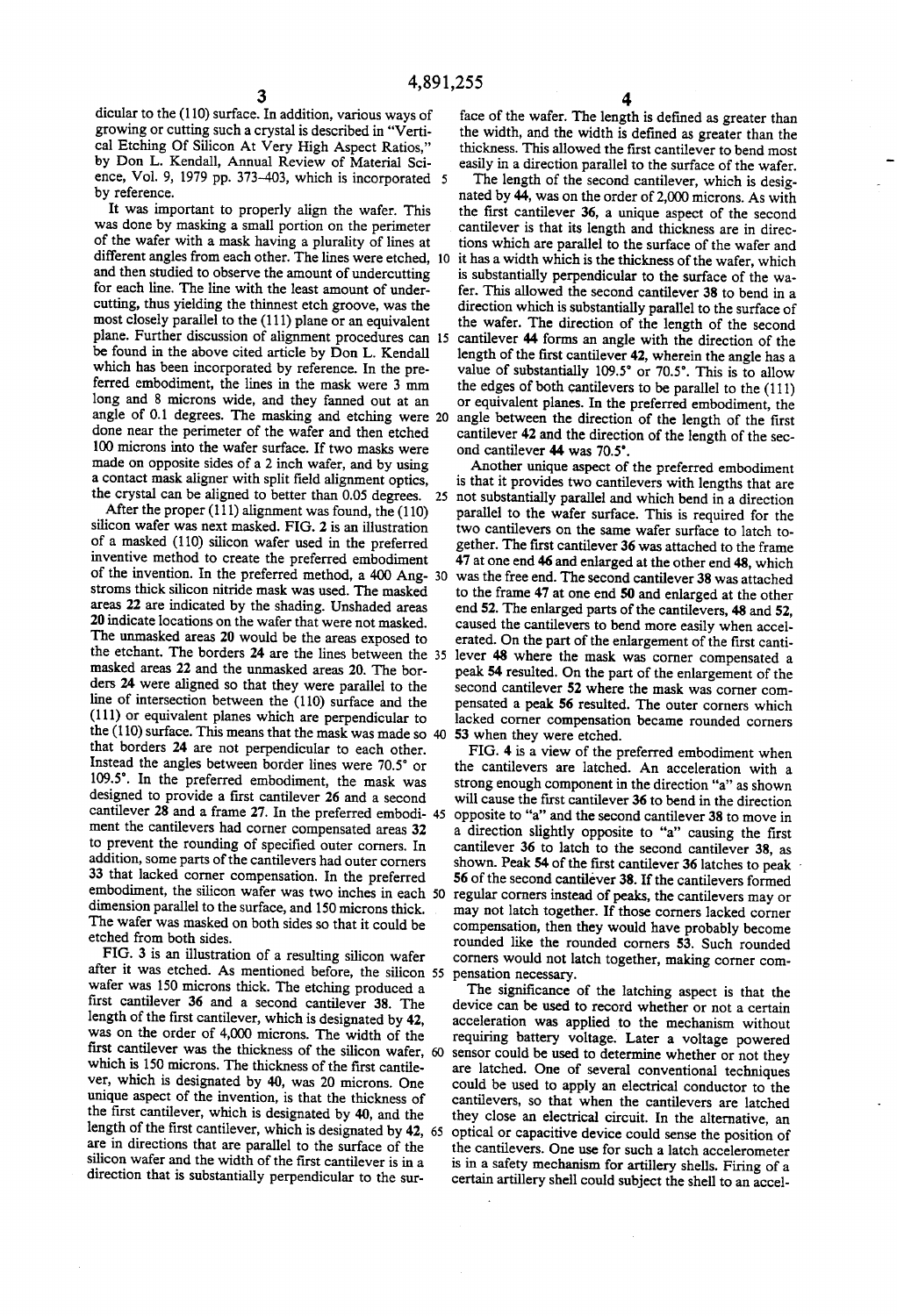4,891,255<br> $\frac{5}{5}$  eration of 40,000 g's. Then it would be desirable to build a latch accelerometer which will latch when it experiences an acceleration of 40,000 g's. The latching is nec essary, since in many cases, artillery shells do not use active electrical batteries. Instead they use wet cell batteries which are activated by an appropriate acceler ation to generate voltage. Since the acceleration caused by the firing is of short duration, it is usually completed before the wet cells are mixed enough to create the required voltage. By using a latch accelerometer, the 10 with a corner compensated peak. acceleration can be recorded even without battery volt age. When the wet cells are sufficiently mixed they can then apply a voltage across the cantilevers to determine whether they are latched. Under normal handling, movement would not cause the wet cell battery to mix 15 second end of the first cantilever is enlarged. and produce a voltage, because the artillery shell must first be armed manually. The ability to create uniform latch accelerometers allows the accelerometers to be built so that they would latch at predetermined g's. If the shell is dropped or shocked in a way that it experi- 20 ences very high g's such as 100,000 g's but of extremely short duration, the accelerometer will not latch, because the cantilever arms cannot travel far enough during this short length of time. Since thousands of shells could be required, building an inexpensive latch accel- 25 erometer would be desirable.

FIG. 5 is an illustration of another embodiment of the invention which uses four cantilevers. This embodiment is also etched on a (110) silicon wafer. Corner compen sation methods are used to make peaks 64. All other 30 edges are made parallel to the  $(111)$  or equivalent planes A first cantilever 60 is not parallel to a second cantilever 62. FIG. 6 is an illustration of the embodiment with the cantilevers latched.

The foregoing description of a preferred embodiment 35 of the invention has been presented for purposes of illustration and description. It is not intended to be exhaustive or to limit the invention to the precise form disclosed, and obviously many modifications and variations are possible in light of the above teaching. The embodiment was chosen and described in order to best explain the principles of the invention and its practical application to thereby enable others skilled in the art to best utilize the invention in various embodiments and with various modifications as are suited to the particular 45 use contemplated. Changes and modifications in the specifically described embodiments can be carried out without departing from the scope of the invention which is intended to be limited only by the scope of the appended claims. 50

I claim:

1. An apparatus, comprising:

a (110) silicon wafer with a thickness, comprising:

a frame;

- a first cantilever beam, with a first end attached to the 55 frame and a second end, which is a free end which is not attached to the frame, and with a length dimension from the first end to the second end, and<br>a thickness, wherein the length and the thickness are substantially parallel to the  $(110)$  plane, and a 60 width substantially perpendicular to the  $(110)$  plane and substantially equal to the thickness of the wa fer;<br>a second cantilever beam, with a first end attached to
- the frame and a second end, which is a free end 65 which is not attached to the frame, and with a length dimension from the first end to the second end, and a thickness, wherein the length and the

thickness are substantially parallel to the (110) plane, and a width substantially perpendicular to the (110) plane and substantially equal to the thickness of the wafer, and where the length of the first cantilever forms an angle with the length of the second cantilever, where the value of the angle is substantially 70.5° or 109.5".

2. An apparatus as recited in claim 1, wherein the first cantilever further comprises at least one outer corner

3. An apparatus as recited in claim 2, wherein the second cantilever further comprises at least one outer corner with a corner compensated peak.

4. An apparatus as recited in claim 2, wherein the

5. An apparatus as recited in claim 3, wherein the second end of the first cantilever is enlarged.

6. An apparatus as recited in claim 5, wherein the second end of the second cantilever is enlarged.

7. An apparatus as recited in claim 2, wherein the (110) silicon wafer is made of a plurality of silicon unit cells, and wherein each edge of the first cantilever, except for the corner compensated peaks is substantially along a plane that intersects only three corners of each unit cell through which the plane passes.

8. An apparatus as recited in claim 7, wherein each edge of the second cantilever, except for the corner compensated peaks is substantially along a plane that intersects only three corners of each unit cell through which the plane passes.

9. An apparatus as recited in claim 7, wherein the second end of the first cantilever is the closest part of the first cantilever to the second cantilever and the second end of the second cantilever is the closest part of the second cantilever to the first cantilever.

10. A method for manufacturing a frame and first and second silicon cantilevers, wherein the cantilevers have a first end which is attached to the frame and a second end not attached to the frame and wherein each cantile ver has a length from the first end of the cantilever to the second end of the cantilever and wherein the length of the first cantilever is not parallel to the length of the second cantilever, and wherein the first and second cantilevers bend in the plane of the frame, comprising:

making a silicon wafer, which has first and second surfaces on opposite sides, and wherein the two surfaces are parallel to the (110) plane, and wherein the silicon wafer is made of a plurality of silicon unit cells;

masking the silicon wafer on the first surface so that there is a masked area, and an unmasked area of the silicon wafer and a border between the masked area and the unmasked area, wherein the masked area forms patterns for a frame and at least two cantilevers, wherein each border between the masked and the unmasked area is substantially along a plane that intersects only three corners of each unit cell through which the plane passes, and wherein each of the cantilever patterns each have a first end which is attached to the frame pattern and a second end, which is a free end which is not attached to the frame pattern and wherein each of the cantilever patterns has a length from the first end of the cantilever pattern to the second end of the cantilever pattern and wherein the length of the first cantilever pattern is not parallel to the length of the second cantilever pattern; and

exposing the silicon wafer to an anisotropic etchant.